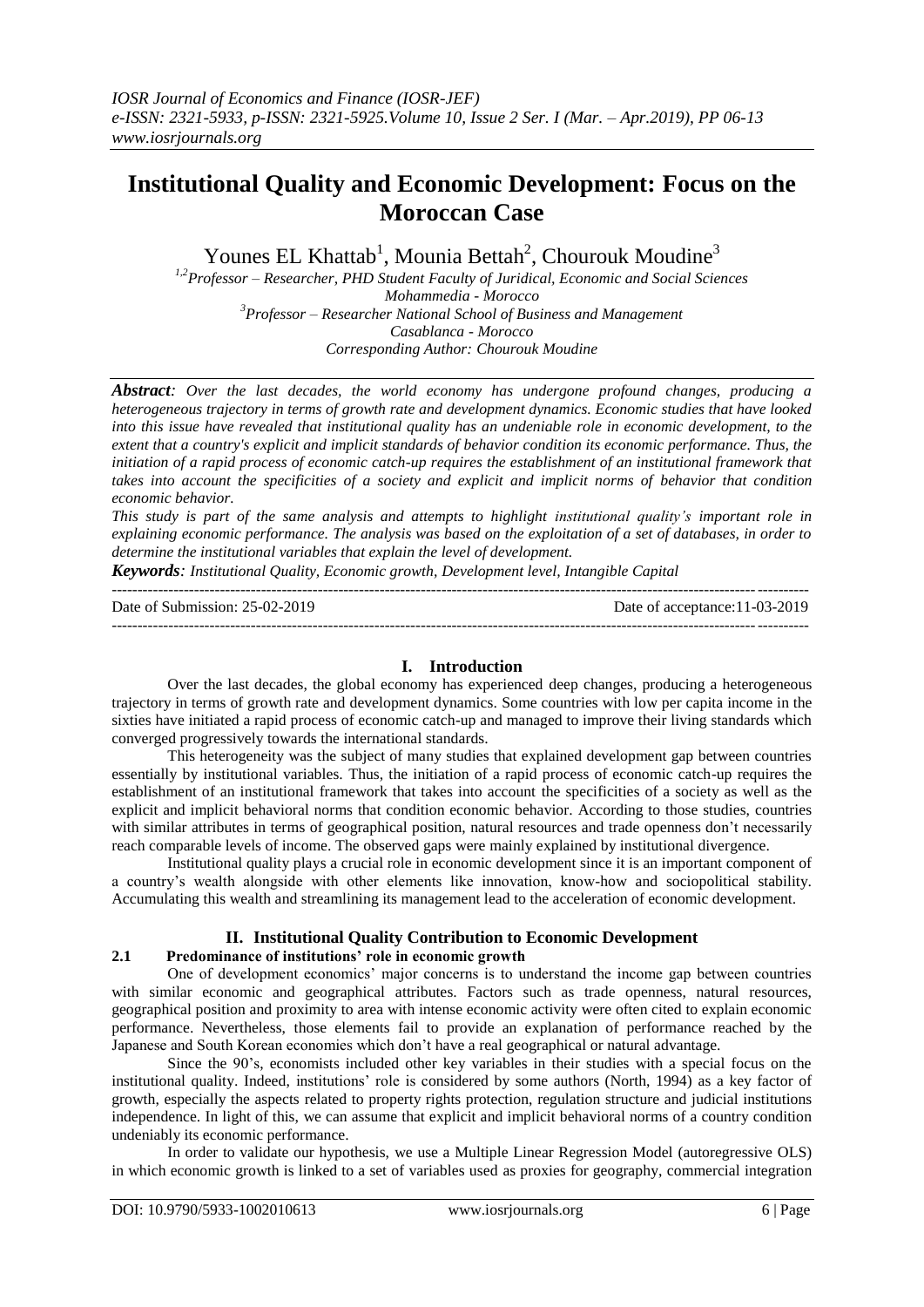and institutional quality. This regression is based on a sample of 44 countries having various income levels: high income (20 countries), upper-middle income (13 countries) and lower-middle income  $(11 \text{ countries})^1$ . The estimated regression equation is as below:

### $DL_t = 3,56 + 0,16$   $IQ_t + 0,02$   $DE_t - 3*10<sup>-4</sup>CI - 0,5$  AR (1) +  $\varepsilon_t$

- *The development level* (DL) is measured by the GDP per capita at Purchasing Power Parity (PPP) (constant 2011 USD). (World Development Indicators from the World Bank).
- *Institutional quality* (IQ) is approximated by a synthetic indicator resulting from Principal Component Analysis (PCA) based on the Institutional Profile Database 2012 (IPD). It's the score of the first factorial axis that includes nearly 50% of informational content.
- The variable used as a proxy for geographical factor is the *distance from the equator* (DE) measured by the absolute value of the country's capital latitude, expressed in degree (Dollar-Kraay database from the World Bank). Notice that natural resources are considered to be concentrated in the countries close to the equator.
- *Commercial integration* (CI) is represented by the goods and services trade openness indicator (UNCTAD). Since data is not available for all countries, an average is calculated over 2003-2010.

According to the econometric results obtained using Eviews, the exogenous variables explain 64% of the development level variation. With elasticity of 16%, institutional quality increases considerably the GDP per capita while elasticity of GDP with respect to geographical factors is only 2%. Commercial integration<sup>2</sup> has a minor impact on income level since proximity to markets is no longer a decisive determinant of trade relationships. As example, China manages to export its products to all corners of the globe with low cost.

These results confirm the important positive impact of institutional quality on the countries development level. Thus, quantitative accumulation of production factors is not the only variable explaining the income level disparities between countries, but there is another key element to take into account which is the institutional quality that streamlines the use of resources.

#### **2.2 Governance indicators analysis (IPD 2012)**

Governance indicators analysis is based on a larger size sample of 142 countries<sup>3</sup> and 109 institutional indicators from the aggregated version of IPD database which includes 130 indicators<sup>4</sup>.

A principal component analysis (PCA) is used to determine the countries' major institutional characteristics that impact significantly their income level. According to the PCA results, the factorial plane on which the countries are projected includes two main factorial axes that cover 61% of the database informational content (figure 1).



**Figure 1:** Projection of countries according to the first two factors of the PCA

Source: Authors, using 2012 IPD

Notice that the KMO index of this analysis ( $\approx 0.95$ , value approximating 1) shows the existence of a statistically acceptable factorial solution.

| Kaiser-Meyer-Olkin measure of sampling adequacy |                       | $0.94^{-}$ |
|-------------------------------------------------|-----------------------|------------|
| Bartlett's test sphericity                      | Approx. Khi-Square    | 6399.565   |
|                                                 | Degree of freesom     | 1081       |
|                                                 | Level of significance | $0.000\,$  |
| -----                                           |                       |            |

*Source : Authors, using SPSS*

**.** 

<sup>&</sup>lt;sup>1</sup>The statistics related to our sample are from the CEPII's Institutional Profile Database (2012).

<sup>&</sup>lt;sup>2</sup>Residuals explain 36% of development level variations. Those residuals may include other economic variables.  $3$ High income (43 countries), upper-middle income (38), lower-middle income (32) and low income (29).

<sup>4</sup> Since data isn't available for the studied countries' major part, 21 variables were dropped from the analysis.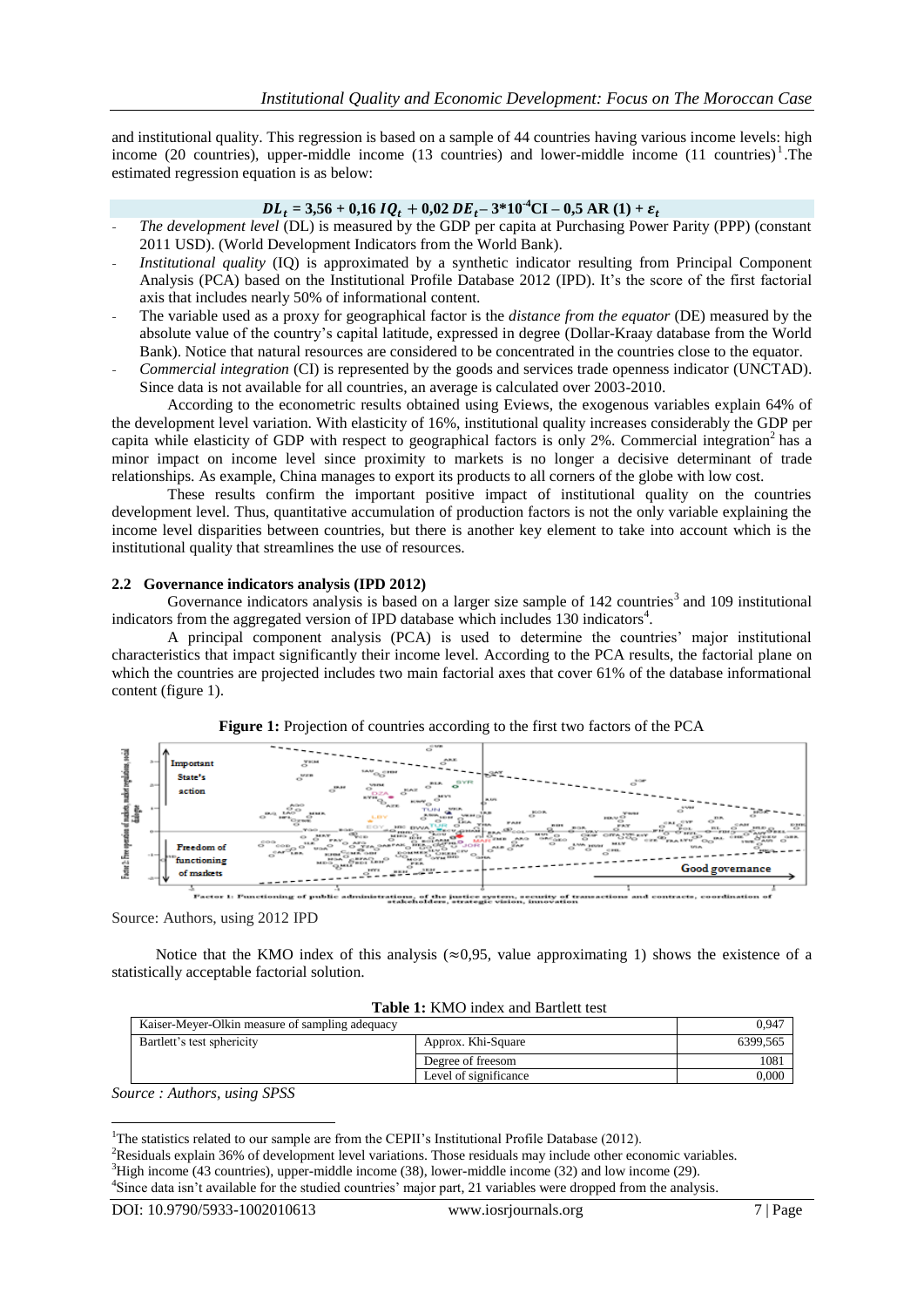The horizontal axis obtained from factorial planeexplains more than 50% of the total variance. It incorporates institutional variables related to rules formalization:

- Countries with well-functioning institutions are projected on the right side of the axis. Their institutional performance stem from the enforcement and respect of formal rules related notably to property rights protection, public administration effectiveness and judicial independence. This group includes high income developed countries characterized by their private sector's adaptation and innovation skills, the transparency of their firms and economic policies as well as their citizen's participation in political and social decision making process.
- Countries projected on the left side of the axis are those suffering from problems of low enforcement, corruptionand obstacles to social development as well as informal and child labour. This group is made mainly of sub-Saharan Africa countries.

The vertical axis covers 11% of the total informational content and includes institutional variables related to the extent of state interventionism and markets functioning.

- Countries projected on the upper part of the axis are marked by the government central role in economic, political and social regulations, particularly Cuba, UAE and China.
- Countries projected on the lower part of the axis are characterized by a limited state interventionism. Governments in those countries promote freedom of information, liberty to create new organizations, wellfunctioning social mobility and social cohesion. This group includes especially Haiti, Benin, Mali and Senegal.

# **III. Relationship Between Good Governance And Development Level: Focus On The Moroccan Case**

# **3.1. Correlation between good governance and development level**

The horizontal axis indicates a strong correlation between governance and development level. Throughout this axis, formal rules enforcement, transparency and private sector development are strongly linked the countries development level. Developed countries projected on the right side of the axis are gathered around well-established systems of good governance, whereas developing countries, placed on the left side of the axis, are characterized by more heterogeneous profiles.

In order to confirm this hypothesis, we focus on the relationship between good governance and development level. In this study, the plane on which the sample is projected includes the first PCA factorial axis used as a good governance indicator (placed on abscissa axis) and the development level expressed in log of GDP per capita at (PPP) (constant 2011 USD) (placed on ordinate axis).



**Figure 2:** Relationship between good governance and development level

Figure2 confirms the previous conclusions about the short-term relationship between institutional quality and development level. Indeed, the regression straight line shows clearly that transparent and formalized governance system improves substantially the income level. Notice that, despite their governance system fragility, some countries such as Saudi Arabia, UAE and Kuwait manage to reach a high development level, thanks to the importance of their natural resources.

Unlike the new institutional economics approach which explains medium/long term economic performance by the emergence of effective institutions [NORTH, 1994 and KAUFFMAN, 1999], many recent research works have called into question the relationship between good governance and medium/long term growth which is measured by the GDP/cap average growth calculated over a long period. In this regard, KHAN

*Source: Authors, using 2012 IPD and World Bank's WDI*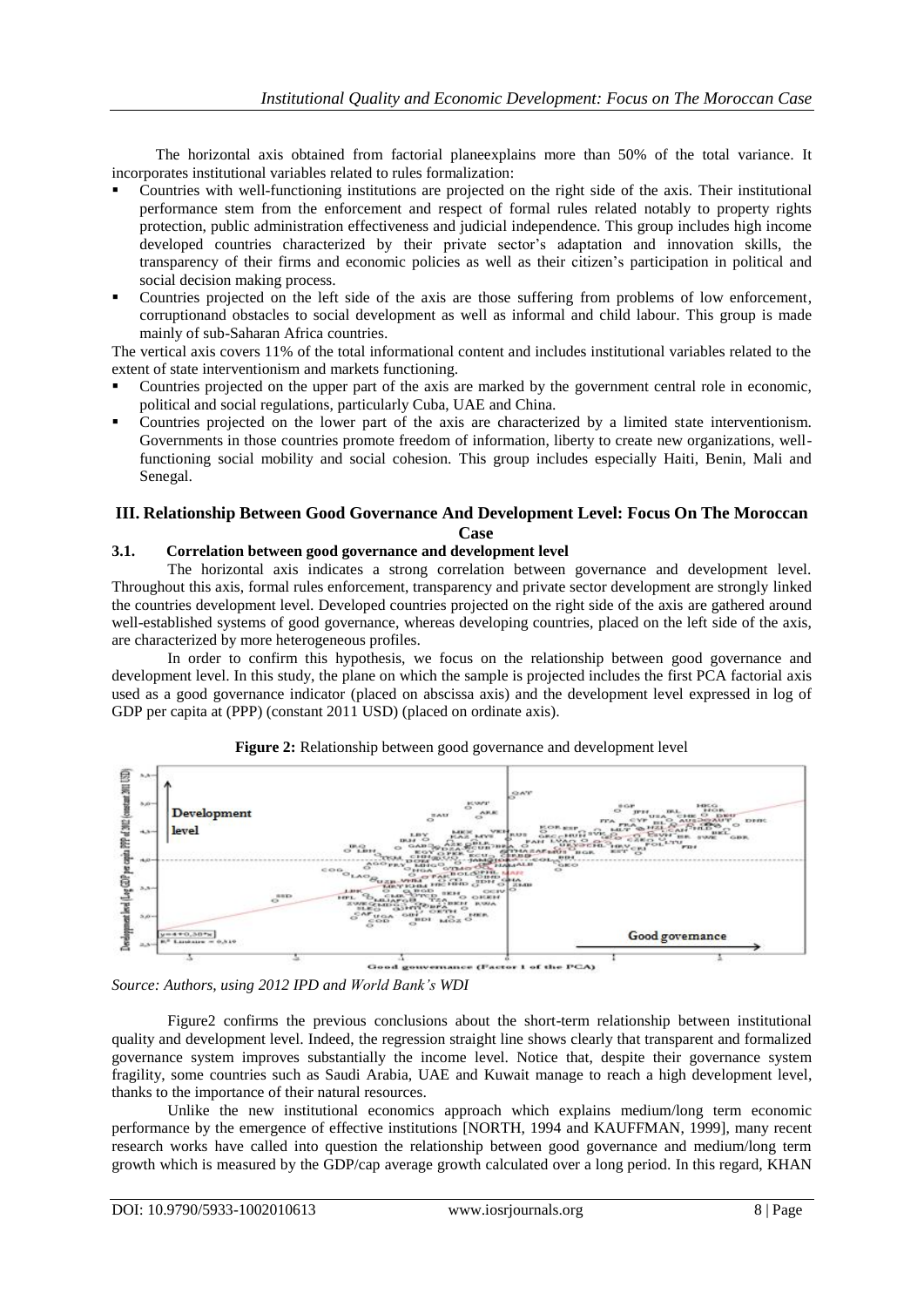[2004 and 2006] as well as MEISEL and OULD AOUDIA [2007] reject the existence of a mechanical relationship between good governance reforms and long term growth.

In order to analyze the relationship between good governance and medium/long term growth, the sample is projected on a plane that includes the PCA principal factor (placed on abscissa axis) and the average growth of GDP/cap (PPP) calculated over the period 2000-2012 (placed on ordinate axis).



**Figure 3:** Relationship between good governance and medium/long term growth

*Source: Authors, using 2012 IPD and World Bank's WDI* 

Figure 3 shows the weak relationship between good governance and medium-long term growth and the divergence of economic performance in countries with a relatively similar institutional level (below average). Some developing countries grow faster without reaching the good governance standards.

To explain these income disparities, three groups of countries were first established according to their income level: low-income, middle-income and high-income countries<sup>5</sup>. A discriminant function analysis (DFA) is made, in order to identify the institutional variables which specify the most each group of countries. Thus, two discriminant functions are identified.



Statistical tests relating to the DFA show the relevance of the results obtained. In fact, the Box test statistic is large and the Fisher test significance level is close to 0.

| <b>Table 2:</b> Box's test results |                                                      |  |  |  |
|------------------------------------|------------------------------------------------------|--|--|--|
| Box's M                            | 142.909                                              |  |  |  |
| F Approx.                          | 3.149                                                |  |  |  |
| dd11                               | 42                                                   |  |  |  |
| dd12                               | 24555.078                                            |  |  |  |
| Sig.                               | .000                                                 |  |  |  |
| $\sim$                             | ٠<br>$\alpha$ $\alpha$ $\alpha$ $\alpha$<br>$\cdots$ |  |  |  |

Source: Authors, using SPSS Software

The identification of the variables that define the two discriminant functions is based on the analysis of the structure matrix which displays the correlation coefficients between the introduced institutional variables

1

<sup>5</sup>This distribution of country groups is based on the World Bank classification.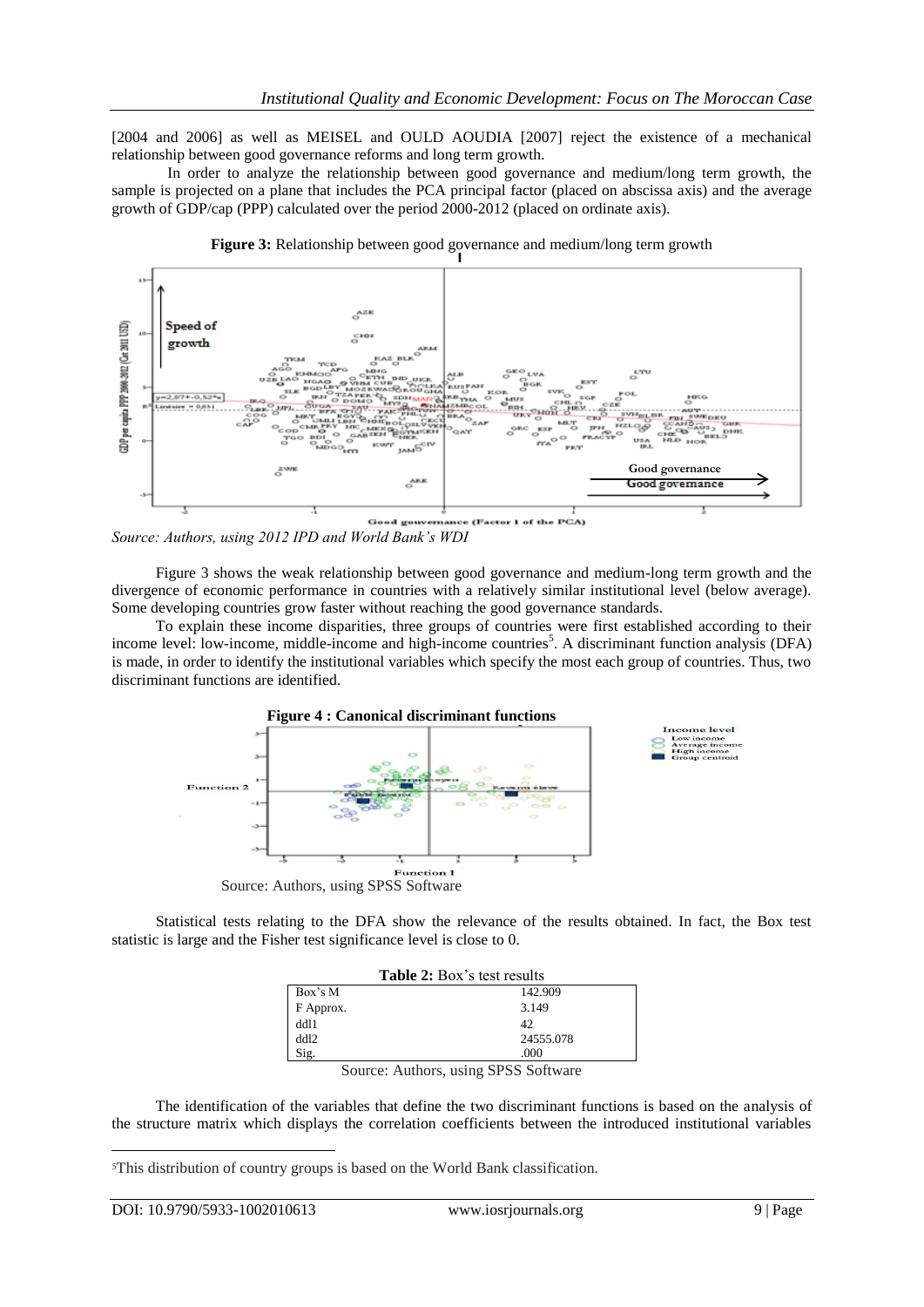# *Institutional Quality and Economic Development: Focus on The Moroccan Case*

and these discriminant functions. According to the results of this matrix, the first function is strongly correlated with the indicators relating to institutional solidarity, the importance of informal work, public support for innovation, the intensity of internal conflicts and the functioning of political institutions, while the second function is correlated to the Credit Policy's indicator, which implemented by the public authorities.

|                                             | <b>Functions</b> |          |
|---------------------------------------------|------------------|----------|
| <b>Institutional variables</b>              |                  |          |
| A906 : Institutional solidarity             | $0.707*$         | 0.431    |
| <b>D402</b> : Importance of informal work   | $-0.685*$        | 0.246    |
| <b>B501</b> : Public support for innovation | $0.502*$         | 0.296    |
| <b>A203</b> : Internal conflicts            | $-0.441*$        | 0.400    |
| A100: Functioning of political institutions | $0.397*$         | $-0.005$ |
| <b>C401</b> : Credit policy                 | $-0.149$         | $0.688*$ |

|  | <b>Table 3: Structure matrix</b> |  |
|--|----------------------------------|--|
|--|----------------------------------|--|

**\***largest absolute correlation between each variable and any discriminant function.

Source: Authors, using SPSS Software

"Institutional solidarity" is defined in the IPD database as the share of the population covered by institutional solidarity (provided by the State or other public or private institutions) relating to illness, disability, unemployment and retirement.

The indicator "internal conflicts" measures the intensity of ethnic, religious, regional and social internal conflicts or conflicts related to land issues and to the violence of the population towards public officials (administrations, police, public transport, health, etc.).

The "functioning of political institutions" reflects the freedom of elections at the national level, the regularity of electoral processes, the existence of representative political institutions and well-functioning political control institutions, as well as their conformity with formal rules.

The variable "credit policy" provides information about the extent of public authorities' intervention on credit. It reflects, in particular, the share of interest rates administered by the public authorities and the importance of quantitative credit control in the sample countries.

The projection of countries on discriminant functions is presented as follows:





Source: Authors, using SPSS Software

- Notice that the first group of low-income countries, particularly from sub-Saharan Africa, shows low scores on the set of variables that characterizes the two discriminant functions;
- The second group of middle-income countries, including MENA and emerging countries such as China and Brazil, is more affected by the implementation of a government-administered credit policy (such as ratessetting, quantitative control and supervision of credits);
- Nevertheless, the third group of high-income countries, as European Union countries, USA, Australia and Japan, is defined by a strong institutional solidarity, an increased formalization of the labor market, an effective public support for innovation, a control of internal conflicts, and effective political institutions.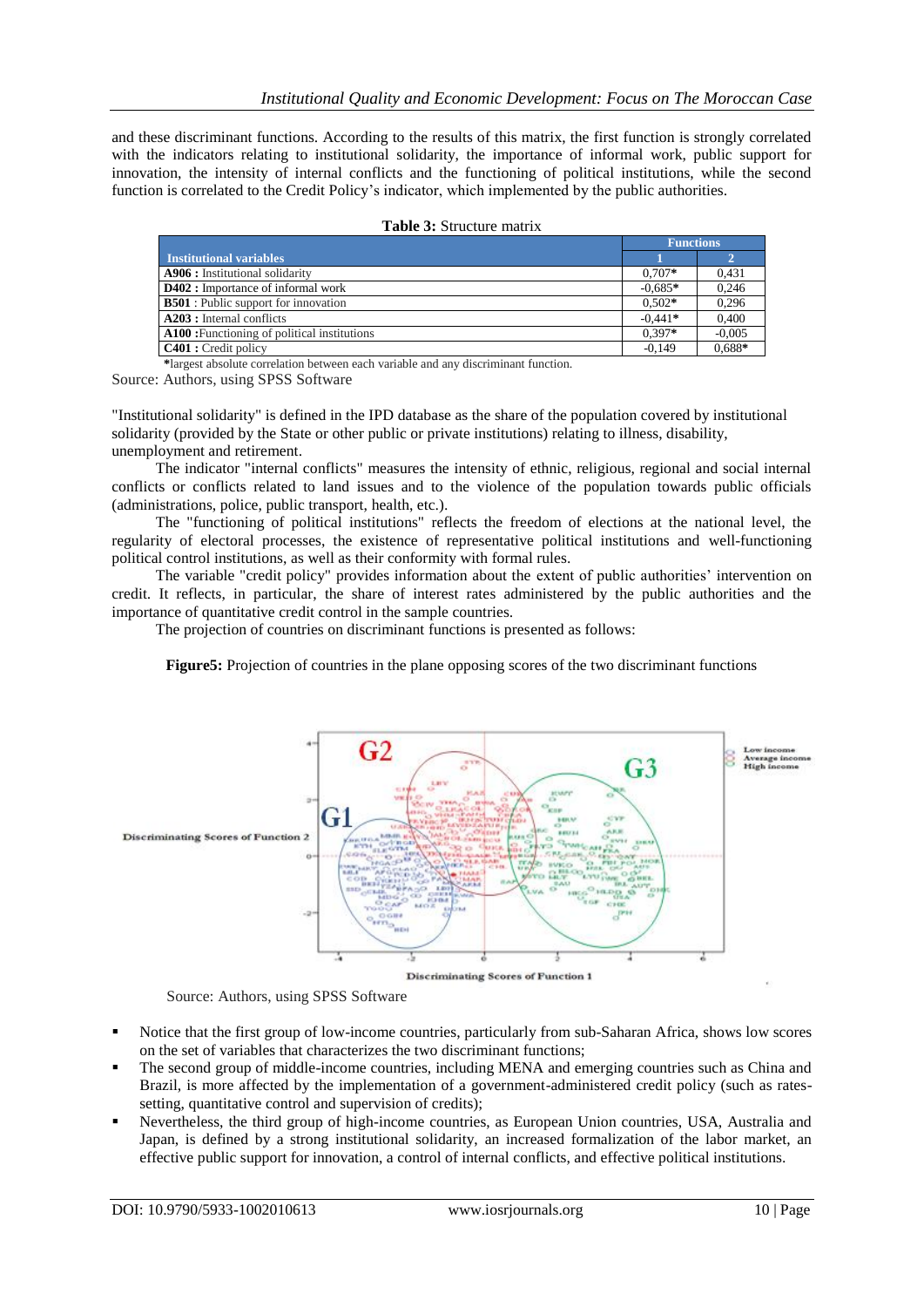# *Institutional Quality and Economic Development: Focus on The Moroccan Case*

It is important to note that, despite the weak correlation between medium-to-long term growth and good governance, countries with sustained economic performance tend to converge in the long term towards the group of developed countries, with high institutional level. To support this finding, countries were ranked according to their convergence level. The latter is approached by the GDP per capita (PPP) growth gaps, calculated over the period 2000-2012, with respect to the average of 24 developed and high-income countries sample.

Figure6 presents a projection of the sample countries on a plane opposing the level of good governance (in the abscissa) $6$  and the medium-long term growth (on ordinate), expressed by the growth of GDP per capita (PPP) between 2000 and 2012 (in constant 2011 U.S. dollars).



#### **Figure 6: Relationship between governance, medium-long-term growth and convergence level**

*Source: Authors, using 2012 IPD and World Bank's WDI* 

According tofigure6, excepting the group of developed countries (G4), three other groups were identified, namely the group of non-converging countries (G1), the group of countries with slow convergence (G2) and the group of countries with accelerated convergence (G3):

- The G1 group is made up of countries that have not achieved their convergence processes, regardless of their institutional qualities. Indeed, it includes both countries that have failed to launch their economic and institutional take-off processes, such as sub-Saharan African countries, as well as high-income countries that have performed poorly last twelve years, compared to other similar countries at the high institutional level, namely Cyprus and Malta;
- Countries that have successfully completed their economic take-off process (G2 and G3) and achieve higher levels of growth than those achieved by Group 1 and 4 countries. These groups are made up of countries with important natural resources, including China, Russia and Ukraine, and countries which succeed in initiating an important institutional progress, such as the CEECs having benefited from their integration into the European Union ;
- The G4 group aggregates developed countries that have reached a certain economic maturity and continue to improve their governance systems by formalizing the rules of economic, political and social regulation. These include, in particular, developed countries of the OECD.

### **3.2.1 Morocco's case: Slow economic convergence**

As part of the second group of developing countries, Morocco achieved its economic take-off process reaching a GDP/capaverage growth of 2.5% between 2007 and 2017 (2.7% in 2017 against 2.3% in 2007), higher than the world average (1.3%), Tunisia (1.6%), Algeria (1.1%)and Jordan (-0.8%). However, the growth of GDP/cap rate achieved by Morocco remains lower than that of Indonesia (4.2%), Romania (3.7%), Turkey (3.6%) and Malaysia (3.1%).

This economic take-off, as evidenced by Morocco's favorable position on the horizontal axis of the PCA (figure 1), began with the adoption of a set of structural and institutional reforms, starting in the 2000s, aiming particularly at improving production factors performance, consolidating good governance principles, modernizing the infrastructure network, as well as private investment developing.

 $\overline{a}$ 

<sup>6</sup> Institutional quality was estimated by the first factorial axis of the principal component analysis (PCA).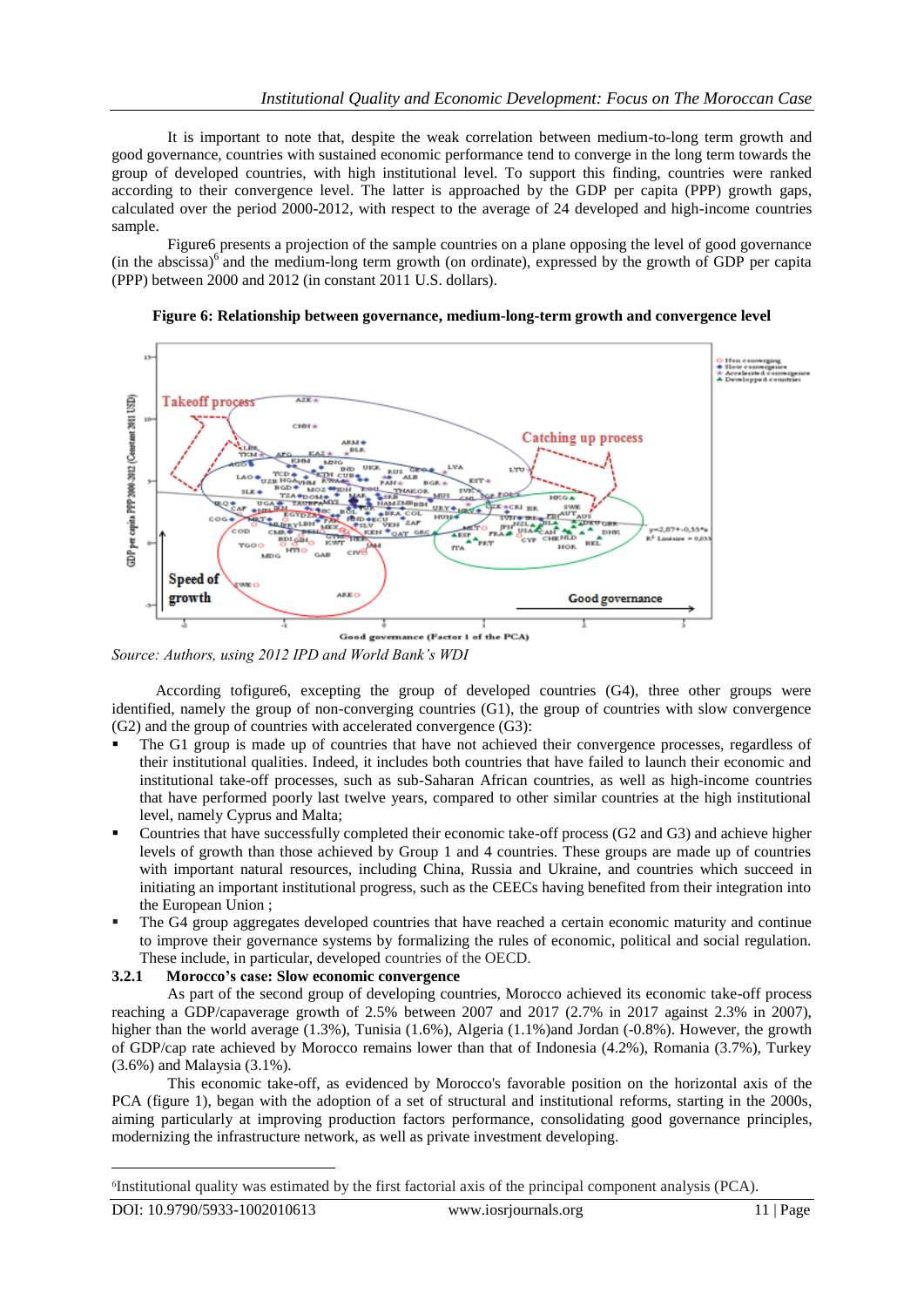On the vertical axis, Morocco is moving towards the countries promoting freedom of information, liberty to create new organizations and well-functioning of social mobility, where the government intervention becomes weaker.

However, Morocco's transition to the group of emerging and developed countries is slow, and remains dependent on the development of some key institutional variables that tend towards greater formalization of the rules. These include the formalization of the labor market, the public support for innovation, the management of internal conflicts, the well-functioning of political institutions and institutional solidarity.

### *Dominance of informal sector*

The informal sector accounts for a large share of the labor market in Morocco. According to the results of the National Informal Sector Survey in 2013 (published in October 2016), the 1.68 million informal production units provide a total number of 2,375,922 jobs against 2,216,116 in 2007, an overall growth rate of 7.2%. With such a workforce, the informal sector accounts for 36.3% of total non-agricultural employment.

Thus, it is important to promote a decent and productive work by fighting the proliferation of informal production units, broaden the formal productive fabric through tax incentives, improve good governance, formalize employment and enhance human potential, guarantee fair competition and increase business sustainability to generate additional revenues and to strength government authority.

#### *Low innovation performance penalizing private investment*

Empirical work shows that countries able to improve their production and exports by engaging in new and more sophisticated economic activities tend to develop more rapidly. Although the 2018global index of innovation ranks Morocco 76th out of 126 countries, gaining 4 places compared to 2017. The country remains weak in terms of innovation. It is outperformed by countries such as the United Arab Emirates 38th, Qatar 51st and Kuwait 60th.

Morocco implemented a set of projects, notably the Morocco Numeric strategy (2013), the creation of the Moroccan Innovation Center (2011), the Morocco Innovation initiative (2009), as well as a one-stop shop for innovative project leaders. However, the sector requires the establishment of a more flexible regulatory framework and an incentive system that devotes more resources to innovation (R & D has a budget averaged 0.7% of  $GDP<sup>7</sup>$  compared to 3.1% in Japan and 2.2% in France), as well as the encouragement of a closer and more effective public-private partnership.

### *Weakness of institutional solidarity*

Although Morocco made significant progress addressing the various social deficits, weaknesses still persist particularly in reforms management. Consultation between the various executing agencies, the coordination of their actions and the convergence of their objectives are still poorly developed.

The pension regimes in Morocco remain non-convergent. The diversity and inconsistency of the various pension plans (CNSS, CMR, CIMR and RCAR) affects both the institutional and governance aspects, as each has its own legal framework and its guardianship system. In addition, these regimes are marked by the diversification of the cover plan, which is notoriously insufficient in terms of social security coverage, averaged 40% of the active population<sup>8</sup>.

The major challenge for the Moroccan pension system is, in particular, extending social coverage and harmonizing the mode of governance of the different regimes.

### *Political institutions functioning problems*

The functioning of political institutions has been continuously improved over the past two decades. Indeed, the reforms carried out concern both the constitutional regulation (3 constitutions in the space of 20 years), the functioning of the parliament and the enhancement of the constitutional status of the actors of democratic life and of the citizen and participative democracy (parties politicians, syndicates, civil society and NGOs).

However, improvements are still needed, such as increasing the transparency of the electoral process to increase the voter turnout and the emergence of a new full executive government, and reviewing and strengthening the powers of the parliament to better meet expectations.

1

 $72010$  figure, according to the latest data from the World Bank "WDI".

<sup>8</sup>The Economic, Social and Environmental Council's report, "Social protection in Morocco: Review, assessment and strengthening security's systems and social assistance ", Self-Referral 34/2018, p. 15.